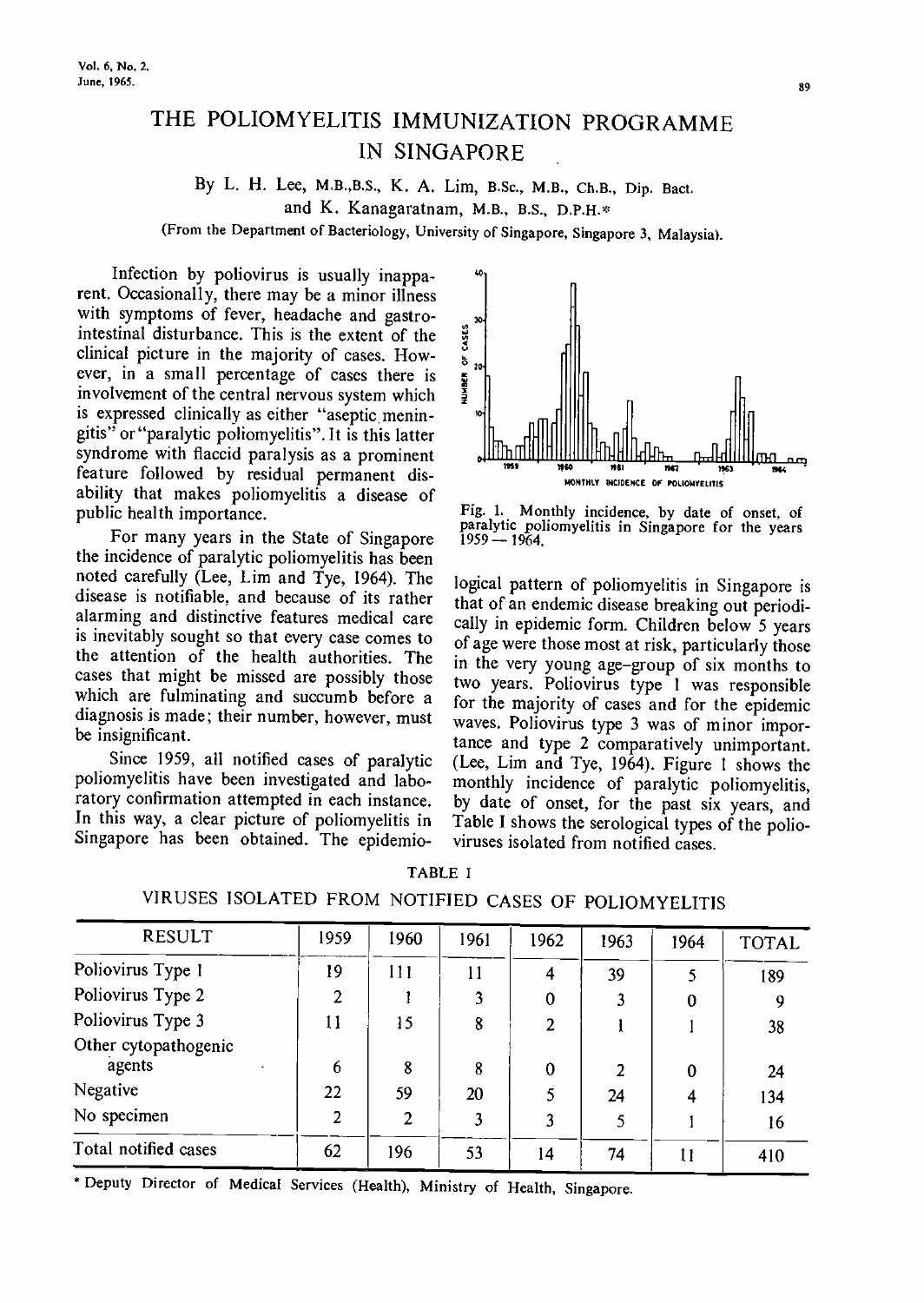In 1958, there occurred an epidemic of poliomyelitis due to type 1 virus which extended into the early months of 1959, and involved over 400 cases. Oral poliovaccine was used for the first time on a mass scale in Singapore in an attempt to modify the course of the epidemic. The results were reported by Hale et al. (1959). Poliovaccine type 2 was fed to about 200,000 children to provide protection by interfering with the establishment of the epidemic virus type. An analysis of the data from this campaign showed that there was a substantial reduction in the risk of paralytic disease as a result of the vaccination (Knowelden, Hale, Gardner and Lee, 1961).

In 1960 a Committee appointed by the Singapore Government carried out a serological and faecal survey to assess the immune status of children and to siudy the results of the type 2 vaccination campaign. The findings were submitted in a Report to the Ministry of Health, Singapore (1961). The Committee recognised that poliomyelitis would increase unless active preventative measures were adopted and recommended a. programme of immunization with oral poliovaccine for the control of poliomyelitis in the State. This programme was approved and executed by the Government's Public Health Division.

Monovalent oral poliovaccine was imported as vaccine concentrate and after dilution, made up into polyvalent packs containing either types 1 and 3 cr types 1, 2 and 3 by the Department of Bacteriology of the University of Singapore. Magnesium chloride was incorporated in the diluted vaccine in molar concentration as stabiliser (Wallis and Melnick, 1961). Stocks of diluted vaccine were prepared for current requirements and stored frozen at -200C. until issued to various clinics and immunization teams. The storage of the vaccine in the clinic refrigerators was at the temperature of 00 to 40C. Although unfrozen vaccine stored in this way is stated to maintain its potency for at least six months, departmental instructions ensure that no vaccine in use was stored for more than three months, and as far as possible only a supply of vaccine for the period of six weeks was carried by a clinic. Mobile teams conveyed the vaccine in thermos flasks which were stored overnight in a central refrigerator. مقاربتهم مراجل

The first phase of the poliomyelitis immunization programme began in March 1962. At Maternal and Child Health Centres, totalling 34 in the city and rural areas, one or two sessions per week were set aside for different types of immunization, and parents bringing their children for immunization against diphtheria, pertussis and tetanus were urged to accept poliovaccine as well. In practice, the procedure was very popular and there was little "sales resistance" to a vaccine that was given orally. The children served by the Maternal and Child Health Centres were mostly six years of age and below. By November 1962, 205,000 children constituting a coverage of approximately  $60\%$  of the age-group concerned had received two doses of trivalent, *i.e.*, types 1, 2 and 3, vaccine. The British Medical Research Council trials (P.H.L.S., 1961) had shown that three doses of trivalent vaccine gave good results, but it was decided to give initially only two doses of trivalent vaccine, three months apart. The immune response to this regime was studied in a group of children who had no antibody to all three poliovirus types prior to immunization. It was found that the conversion rate was only 50% for type 1 poliovirus, 98.5% for type 2 and 58.8% for type 3. Thus two doses of trivalent vaccine were inadequate since protection against type 1 and type 3 poliomyelitis was considered much more important epidemiologically than protection against type 2. Nevertheless, it was gratifying to note that the incidence of poliomyelitis in that year dropped to a new low figure of 14 and during the months of July to November not a single case of paralytic poliomyelitis was notified. It seemed reasonable to assume that this was to some extent the consequence of the vaccination campaign.

To complete the immunization, the children were advised to return for a further dose. The numbers that responded were 29,331 in 1963 and 17,891 in 1964 giving a total of 47,222 (23 %) children who could be said to have completed their course of immunization begun in 1962.

The experience gained indicated a need to revise the vaccination schedule which was now altered to two doses of bivalent vaccine containing types 1 and 3 followed by one dose of trivalent vaccine. Since type 1 and type 3 polioviruses were responsible for the majority of -cases it was considered desirable to immunize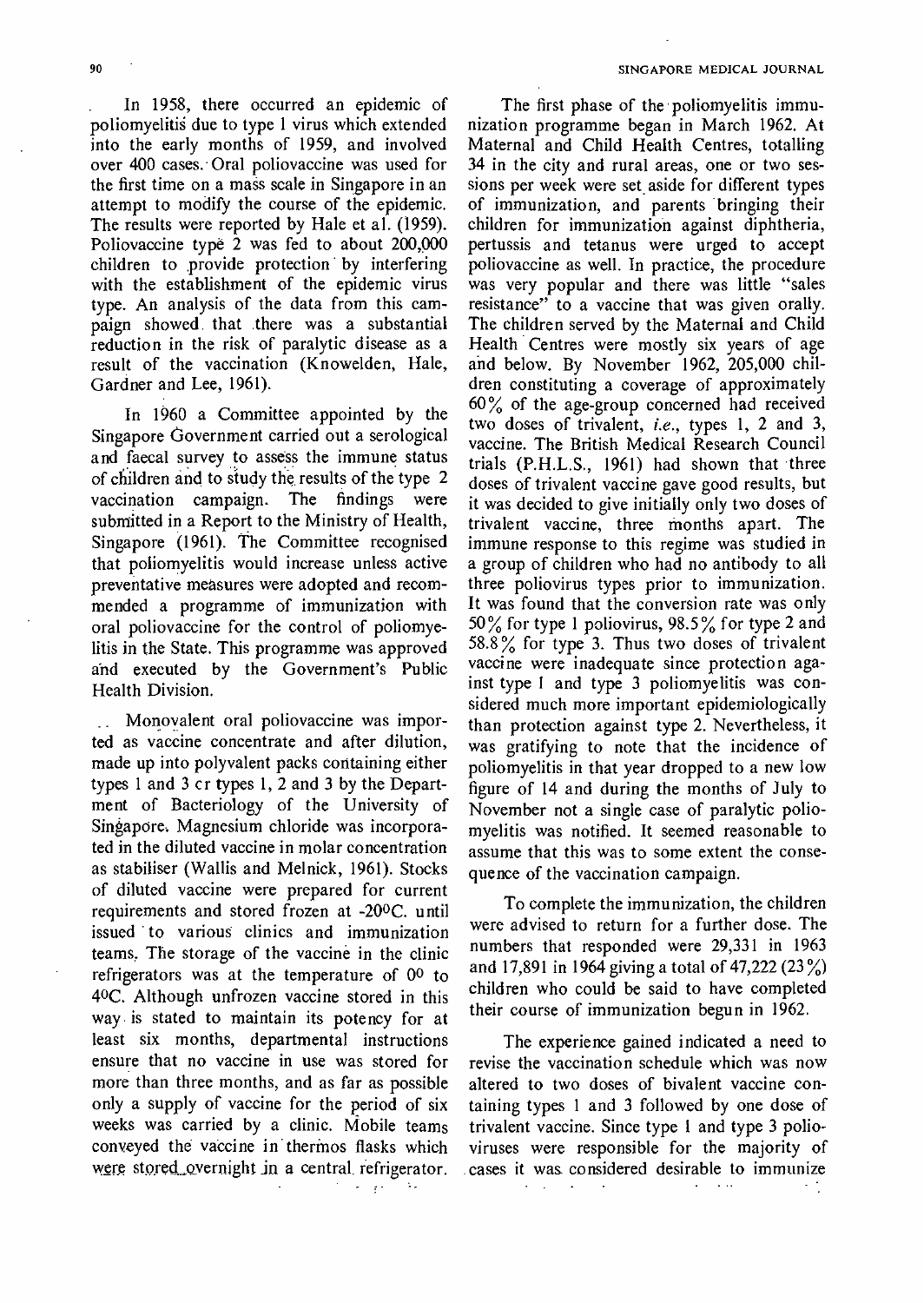with these types initially and to include these types even when immunizing with type 2 vaccine. Type 2 vaccine was omitted from the first two doses to increase the efficiency of immunization against types 1 and 3 since type 2 virus in a trivalent mixture tends to interfere with the immune response to the other types. It should also be noted that the rate of natural occurring enteroviruses is high in Singapore. About 20% of children at any time are excreting some type of enterovirus which could interfere with the establishment of vaccine virus and cause a failure of immune response. For this reason, repeated administration of vaccine is advocated.

The second phase of the immunization programme with the amended schedule was introduced in March 1963. This was the primary immunization of children in the first year of life. Infants in Singapore attend the Maternal and Child Health Centres for vaccination against diphtheria which is compulsory. In practice they are immunized against diphtheria, pertussis and tetanus simultaneously. Advantage is taken of their attendance to offer them oral poliovaccine which is accepted by the majority. The interval between doses is one month. The programme has now become routine, and Table II gives the number of children up to six years of age that were immunized with poliovaccine in 1963 and 1964.

Approximately 30,000 children in 1963 and 50,000 in 1964 may be regarded as having completed their primary course. This rate of immunization would be considered satisfactory, in view of the birth rate of 60,000 per annum in Singapore, if it is continued in future years. The totals for children who receive one or two doses include some of those who received three doses subsequently in that year, but also include those who for some reason or other failed to complete the course. The protection given to these children although not considered complete contributes significantly to the overall immunity of the population.

Under ideal conditions, the three-dose programme may be expected to confer protection against all three poliovirus types on every child so immunized. However, interference from naturally occurring enteroviruses, and other non-specific factors may in some instances prevent the acquisition of immunity. In consideration of this, a fourth dose was recommended as a "booster", generally to be given to children in the year following primary immunization. Introduced in 1964, the booster doses have attracted only relatively small numbers, and the returns are also shown in Table II.

Nearly 60,000 children about 7 years of age entered school for the first time in 1964.

|  |  | \ BI |  |  |
|--|--|------|--|--|
|--|--|------|--|--|

ORAL POLIOVACCINE INOCULATIONS IN HEALTH CENTRES AND SCHOOLS

|                                              | 1963                            | 1964                            |                |  |  |
|----------------------------------------------|---------------------------------|---------------------------------|----------------|--|--|
| POLIOVACCINE                                 | <b>HEALTH</b><br><b>CENTRES</b> | <b>HEALTH</b><br><b>CENTRES</b> | <b>SCHOOLS</b> |  |  |
| 1st dose Types $1 \& 3$                      | 54,594                          | 51,841                          | 33,640         |  |  |
| 2nd dose Types 1 & 3                         | 39,339                          | 50,518                          | 29,471*        |  |  |
| 3rd dose Types 1, 2 & 3                      | 31.008                          | 49,893                          |                |  |  |
| 4th dose Types 1, 2 & 3                      |                                 | 8,455                           |                |  |  |
| 3rd dose for 1962 campaign<br>Types 1, 2 & 3 | 29,331                          | 17,891                          |                |  |  |
| Total                                        | 154,272                         | 178,598                         | 63,111         |  |  |

The 2nd dose in schools was of trivalent vaccine.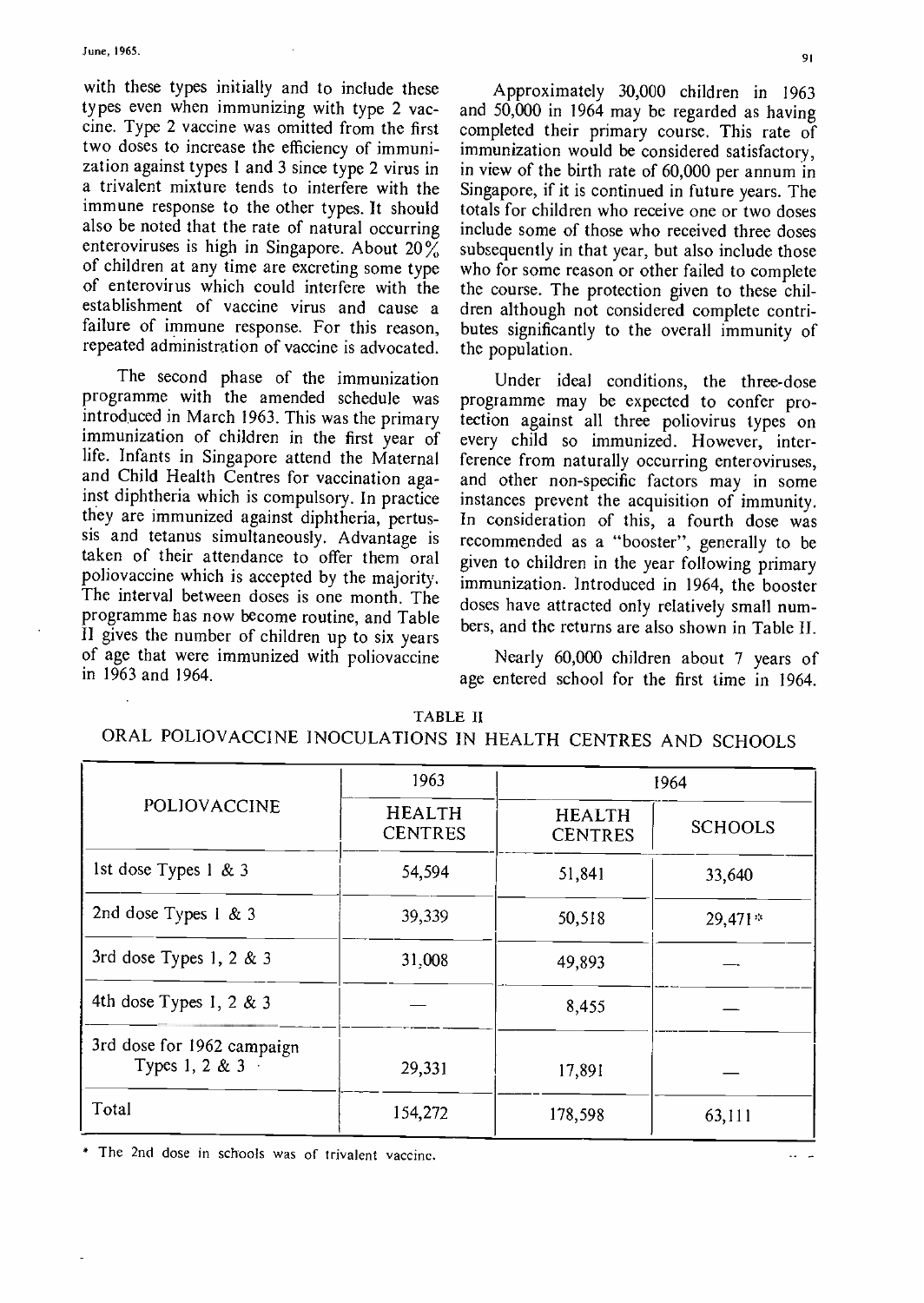Many of these had been immunized in the 1962 campaign when they received two doses of trivalent vaccine. The Schools' Health teams who visited the schools to carry out diphtheria immunizations also inoculated with parental consent those children who had missed the 1962 campaign, with one dose of bivalent and one dose of trivalent vaccine. Nearly 30,000 school children were so immunized as shown in Table II which also gives the totals for children receiving the 3rd dose of the course commenced in 1962.

The implementation of the poliomyelitis immunization programme in all its aspects as described was accompanied by a marked decrease in the incidence of paralytic poliomyelitis during the past three years as seen in Figure I, compared with the incidence in earlier years.

Table III gives the poliomyelitis incidence with the standardised case and death rates for

the past ten years. The primary data used for this table are the number of cases occurring according to the date of notification. Elsewhere in this paper cases are recorded according to date of onset since this may be of relevance when vaccination dates are also considered. The difference in approach accounts for some discrepancy in case incidence in some years because a case occurring at the end of the year may be notified in the following year.

In 1963,74 cases of paralytic poliomyelitis were notified. Of these, 64 occurred as a minor epidemic in the latter half of that year, a grave disappointment in view of the encouraging returns of the preceding twelve months. Fiftyseven  $(77\%)$  of the cases were children between six months and two years of age. Type 1 poliovirus was isolated from 39 cases, type 2 from three cases and type 3 from one case. It is reasonable to believe that the epidemic occurred

TABLE III INCIDENCE' OF POLIOMYELITIS SINCE 1955 WITH STANDARDISED CASE AND DEATH RATES

| <b>YEAR</b>    | 1955      | 1956      | 1957      | 1958      | 1959      |
|----------------|-----------|-----------|-----------|-----------|-----------|
| Cases          | 24        | 46        | 58        | 403       | 64        |
| Deaths         | 3         |           | 6         | 13        | 4         |
| Case Fatality  | $12.5\%$  | $2.2\%$   | $10.4\%$  | $3.2\%$   | $6.3\%$   |
| Population     | 1,305,500 | 1,371,600 | 1,445,929 | 1,514,000 | 1,579,600 |
| Cases/100,000  | 1.84      | 3.43      | 4.01      | 26.62     | 4.05      |
| Deaths/100,000 | 0.23      | 0.07      | 0.42      | 0.86      | 0.25      |

| <b>YEAR</b>    | 1960      | 1961      | 1962      | 1963      | 1964      |
|----------------|-----------|-----------|-----------|-----------|-----------|
| Cases          | 197       | 57        | 14        | 68        | 19        |
| Deaths         | 6         | 5         |           | 2         | 2         |
| Case Fatality  | $3.1\%$   | $8.8\%$   | $7.1\%$   | $2.9\%$   | $10.5\%$  |
| Population     | 1,634,100 | 1,687,300 | 1,732,800 | 1,775,200 | 1,820,000 |
| Cases/100,000  | 12.06     | 3.38      | 0.81      | 3.83      | 1.04      |
| Deaths/100,000 | 0.37      | 0.30      | 0.06      | 0.11      | 0.11      |
|                |           |           |           |           |           |

According to date of notification.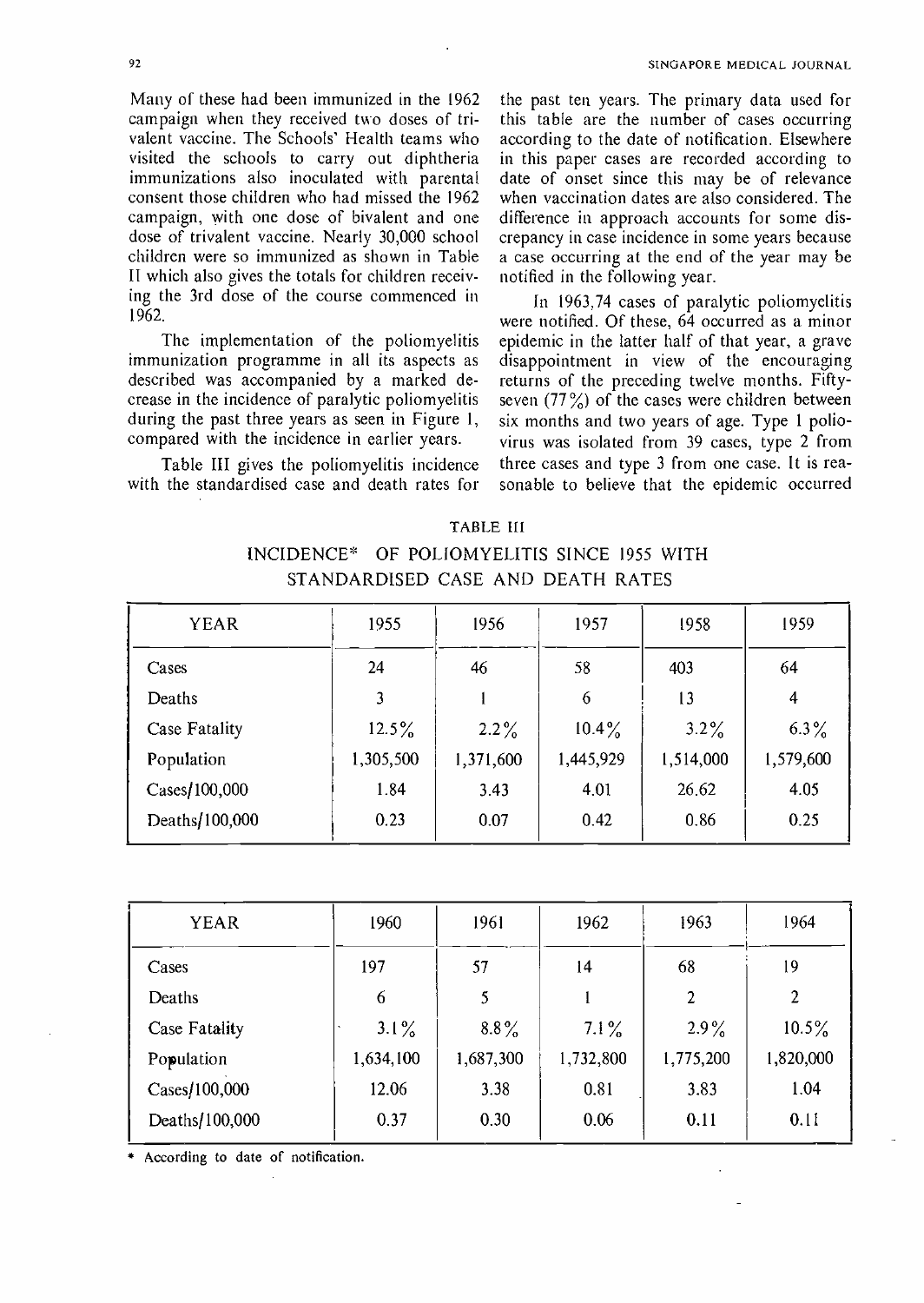$JUNE, 1965.$  93

in a population of susceptibles that had been built up in the interval between the 1962 campaign following which there were five months without case notifications and the beginning of the 1963 immunization programme.

It is pertinent to indicate that the notified cases include 11 (14.7%) who had received oral poliovaccine. Seven of them had received one dose and 4 had received two doses. The particulars of these cases together with the intervals between vaccination and onset of disease are given in Table IV. One other case who received one dose of vaccine on the day of onset has been omitted from our data. The outstanding fact was that no child who had received three doses of vaccine, the recommended primary course of immunization, contracted paralytic poliomyelitis, a very practical demonstration of the effectiveness of the immunization programme. This conclusion was further borne out in 1964 when out of 11 cases spread out through the year, only one child had received oral poliovaccine. Indeed, this child received two doses

of trivalent vaccine in 1962 and did not take the third dose.

A question which arises from the data presented in Table IV is whether any of the cases occurring in the vaccinees were attributable to vaccine virus that was "insufficiently" attenuated. Such a doubt is difficult to dispel in the individual case, and it is true that four of the cases who received only one dose of vaccine contracted paralytic poliomyelitis within the possible incubation period. However, until poliomyelitis has been eradicated from Singapore and the introduction of infection from elsewhere prevented, there must be occasionally cases in susceptible children who chanced to receive vaccine about the time of infection. The probability of such a coincidence occurring is very high in view of the large numbers of children being immunised. Fear that cases may be attributable to vaccine virus cannot be supported from the data presented. There is further the point that even if some of the cases were, indeed, caused by vaccine virus, they were very

| <b>Name</b> | <b>Sex</b>   | Age<br>(Years) | Date of<br>vaccination | Onset of<br><b>Symptoms</b> | Vaccination/<br><b>Onset interval</b> | Faeces<br><b>Isolation</b> |
|-------------|--------------|----------------|------------------------|-----------------------------|---------------------------------------|----------------------------|
| A.G.        | $\mathbf F$  | $4 - 4/12$     | 19.4.63                | 28,4.63                     | 9 days                                | Polio 3                    |
| T.K.H.      | M            | 7/12           | 28.6.63                | 16.7.63                     | 18 days                               | Polio 1                    |
| H.A.        | M            | $1 - 10/12$    | 10.7.63                | 28.8.63                     | 49 days                               | Negative                   |
| A.G.H.      | $\mathbf F$  | $1 - 5/12$     | 7.3.63                 | 1.9.63                      | 6 months                              | Coxs. A9                   |
| C.J.        | F            | 24             | 7.9.63                 | 17.9.63                     | 10 days                               | N <sub>o</sub><br>specimen |
| L.B.W.      | $\mathbf{F}$ | $1 - 9/12$     | 12.9.63                | 25.9.63                     | 13 days                               | Polio 1                    |
| L.S.K.      | M            | $1 - 10/12$    | 25.6.63                | 19.10.63                    | 4 months                              | Polio 1                    |
| B.C.M.      | F            | $\overline{2}$ | 16.4.62<br>7.7.62      | 23.1.63                     | 6 months                              | Negative                   |
| N.S.K.      | $\mathbf F$  | $1 - 4/12$     | 16.3.63<br>16.6.63     | 16.8.63                     | 2 months                              | Polio 1                    |
| C.S.        | M            | l              | Feb. 63<br>Mar. 63     | 7.9.63                      | 6 months                              | Negative                   |
| L.M.H.      | F            | $1 - 3/12$     | 10.5.63<br>10.8.63     | 28.10.63                    | 2 months                              | Negative                   |

TABLE IV PARALYTIC POLIOMYELITIS CASES IN VACCINEES, 1963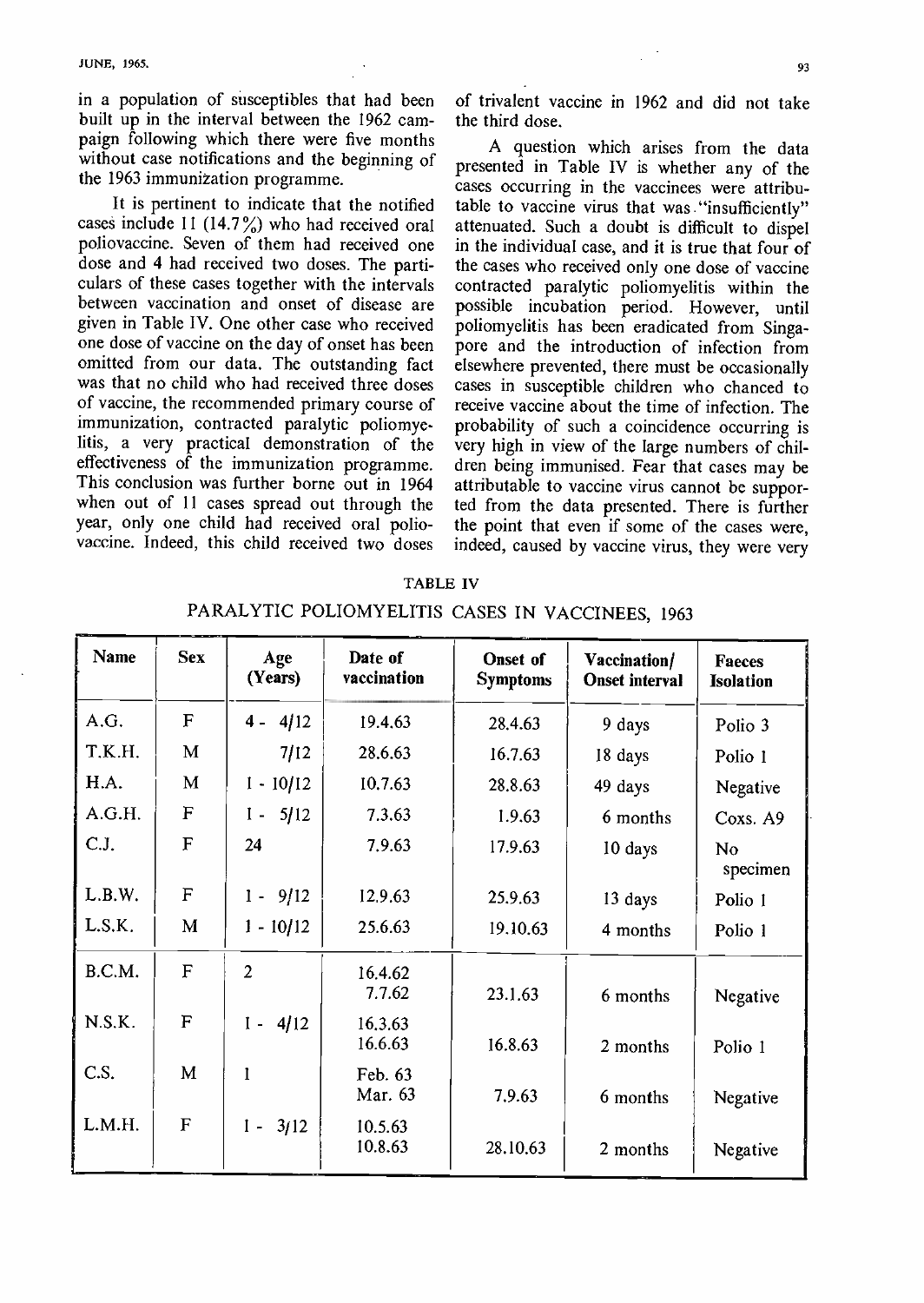few compared to the number of cases that could have been expected to occur in the absence of general immunization with oral poliovaccine.

### DISCUSSION

It is well known that many communicable diseases show declining rates as community standards of living are raised, quite apart from the influence of specific measures such as immunization. In regard to poliomyelitis, improvements in social economic conditions lead to reduction of immunization through natural infection and increasing hazard of large scale epidemic outbreaks. Thus, in Singapore, the epidemiological evidence indicates that conditions were being created when large scale outbreaks such as that which occurred in 1958 would inevitably recur in the absence of specific measures. The introduction of a vaccination programme has replaced immunization through natural infection with its risk of paralysis by artificial immunization with attenuated virus. Epidemics of poliomyelitis have been rendered unlikely and the annual incidence of disease is reduced to negligible numbers.

An important consequence of the fall in poliomyelitis incidence is on the work of the Infectious Diseases Hospital which takes care of patients and of the Orthopaedic Units of the General Hospital which undertake the rehabilitation of cases with residual disability. Somewhat less than half the patients have minor or no sequelae and are discharged as "cured" after one or two months hospitalization. The larger proportion of cases may stay in hospital for as long as six months or even for years. The management of a poliomyelitis case often extends from early childhood to adolescence. The effect of such a long separation of very young children from the home environment is extremely unhappy, and should be seen with comparative rarity in future. The Orthopaedic Units, hitherto, have had their attention almost entirely engaged by the treatment of recent cases that were in the immediate post -convalescent stage. With the reduction in the number of fresh cases, the Orthopaedic Units have now been able to turn their attention to old cases for more leisurely planned corrective and plastic surgical treatment.

It is clear that the cost and effort involved in the implementation of the poliomyelitis immunization programme has been justified by

the results. It is extremely difficult, however, to assess accurately what proportions of children in different age -groups have been immunised in the establishment of the population immunity to poliomyelitis. One way of estimating the degree of immunization performed is to consider the total amount of oral vaccine fed into the population. In 1963, vaccine was fed on more than 150,000 occasions, either of bivalent or trivalent vaccine which included type 1 and type 3 vaccine. Thus type 1 poliovaccine and type 3 poliovaccine were both given 150,000 times in 1963. The number of children who received vaccine is much less than this figure since most children take the vaccine more than once. There were 410,300 children in the age -groups up to six years on 30.6.63. This is the population age -group to which the immunization programme was directed. The corresponding figures for 1964, omitting those vaccinated in schools were 180,000 feeds of vaccine to a population age -group of 413,700 children up to six years on 30.6.64. Thus, the average annual rate of immunization, in the two years under consideration was 40,000 vaccine feeds per 100,000 children per year. The fact that many of these children received trivalent vaccine in 1962 and some even, type 2 vaccine in 1958 should also be taken into account.

Another approach in assessing what has been achieved in immunization is to consider the proportion of children who have received the full primary course of three doses. In 1964, 24,000 children below one year of age completed three doses. There were about 60,000 children of this age, so approximately 40% of children below one year of age completed the primary course of immunization against poliomyelitis. Some children for various reasons were not immunized in the first year of life as recommended but completed the schedule subsequently. Separate returns for the immunization of one -year -old children were not available for 1964 but returns for the first three months of 1965 showed that the number of one -year -old children who completed the primary course were 978, 807, and 1,095, respectively. There were 58,000 children of this age so the average monthly immunization rate was 1.7% and the annual immunization rate was  $20\%$ . If this  $20\%$ rate for one-year-old children is added to the 40% for children who were below one year in the previous year, an immunization rate of  $60\%$